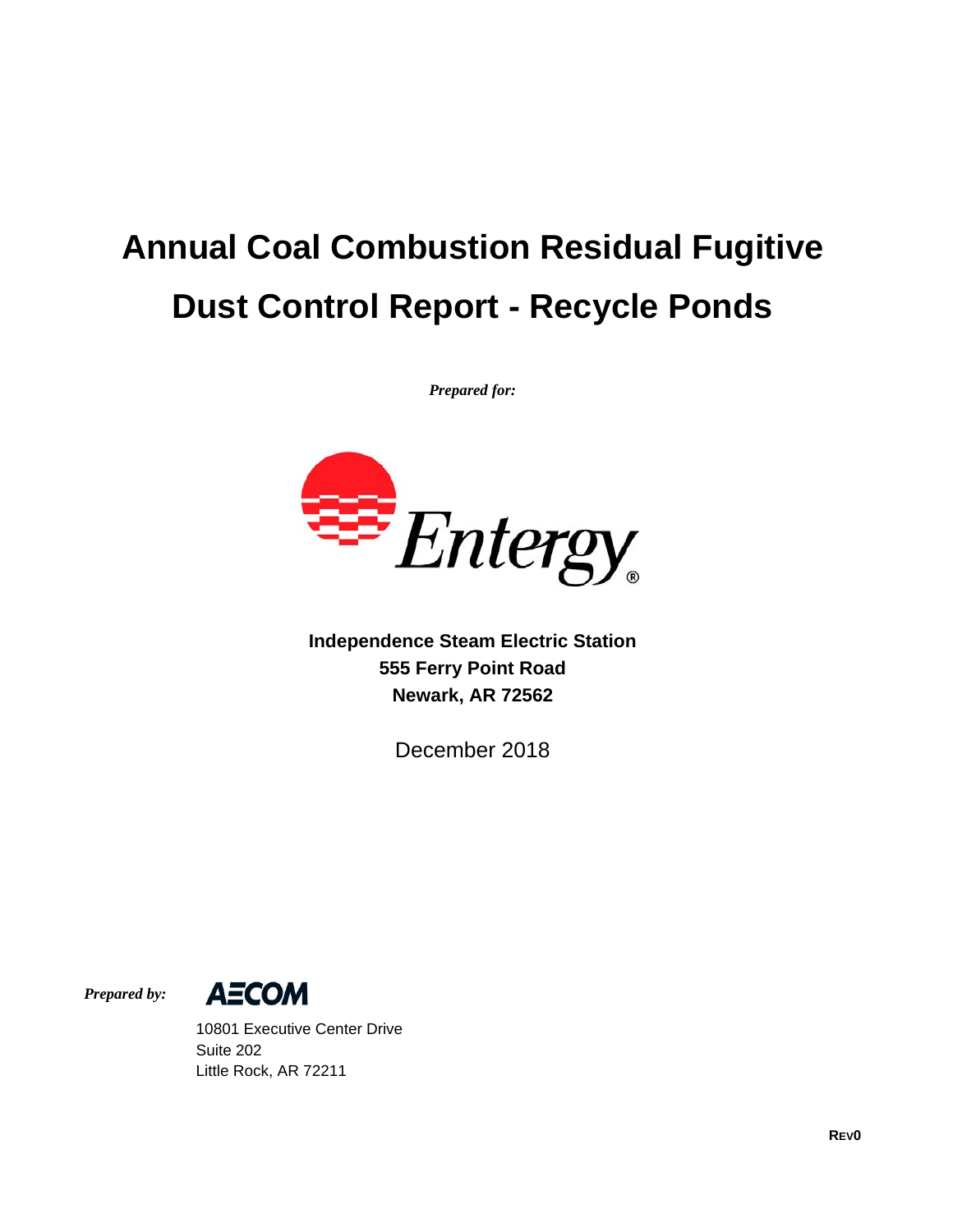#### Independence Steam Electric Station ANNUAL CCR FUGITIVE DUST CONTROL REPORT - Recycle Ponds

Reporting Year: 2018

Owner / Operator:

-65

Budberry General Manager 12-13-18<br>Name Title Title Date

This Annual OCR Fugitive Dust Control Report has been prepared for the Independence Steam Electric Station per 40 CFR 257.80(c). Section <sup>1</sup> provides a description of the actions taken to control Coal Combustion Residuals (OCR) fugitive dust at the facility during the reporting year. Section 2 provides a record of citizen complaints received concerning OCR fugitive dust at the facility during the reporting year and a summary of any corrective measures taken.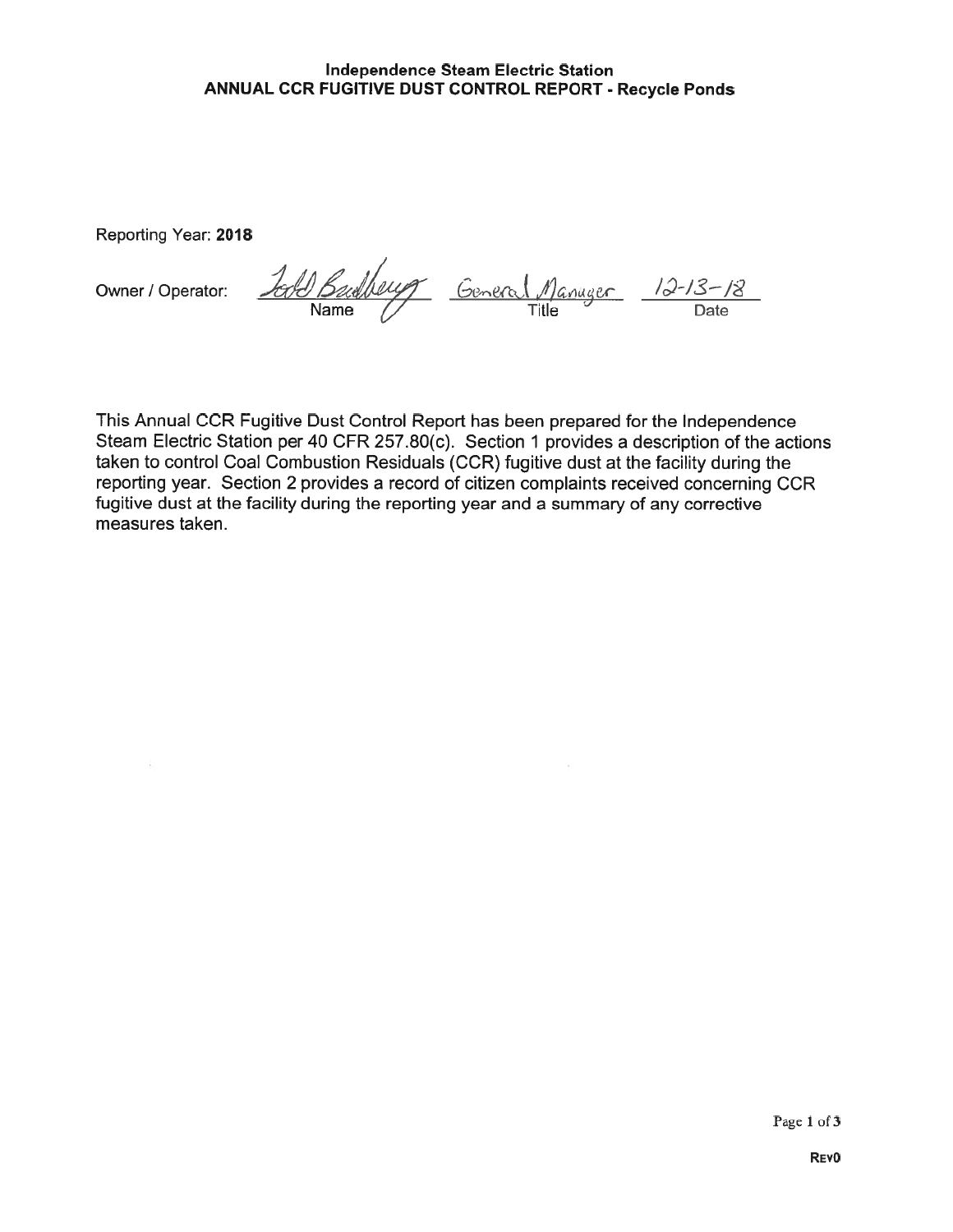## **Section 1 Actions Taken to Control CCR Fugitive Dust**

| <b>CCR Activity</b>                                 | Actions Taken to Control CCR Fugitive Dust                                                                                                                                                           | Date of Observed<br><b>CCR Fugitive Dust</b><br>Event, if any | Corrective Measures Taken, if any |
|-----------------------------------------------------|------------------------------------------------------------------------------------------------------------------------------------------------------------------------------------------------------|---------------------------------------------------------------|-----------------------------------|
| Management of<br>CCR in the<br>facility's CCR units | Wet management of CCR bottom ash when<br>excavating, hauling or placing at the on-site Coal<br>Ash Disposal Landfill (CADL).                                                                         | N/A                                                           |                                   |
|                                                     | Water areas of exposed CCR in Ponds as<br>necessary.                                                                                                                                                 | N/A                                                           |                                   |
| Handling of CCR at<br>the facility                  | Load hydrated or conditioned CCR bottom ash<br>into open-top dump trucks.                                                                                                                            | N/A                                                           |                                   |
|                                                     | CCR material unloaded at the on-site CADL in a<br>manner that slowly releases a controlled amount<br>of material over a short distance to minimize the<br>generation of airborne particulate matter. | N/A                                                           |                                   |
|                                                     | Water or chemical dust suppressants employed<br>during the loading process in a manner that<br>minimizes fugitive dust formation.                                                                    | N/A                                                           |                                   |
| Transportation of<br>CCR at the facility            | CCR materials transported in open top trucks in a<br>moistened condition or travel under a spray bar to<br>condition the top layer of exposed material to<br>form a thin encapsulated layer.         | N/A                                                           |                                   |
|                                                     | The speed of vehicles within the CADL boundary<br>limited to no more than 5 mph.                                                                                                                     | N/A                                                           |                                   |
|                                                     | Vehicular traffic not associated with ash<br>management activities is minimized.                                                                                                                     | N/A                                                           |                                   |